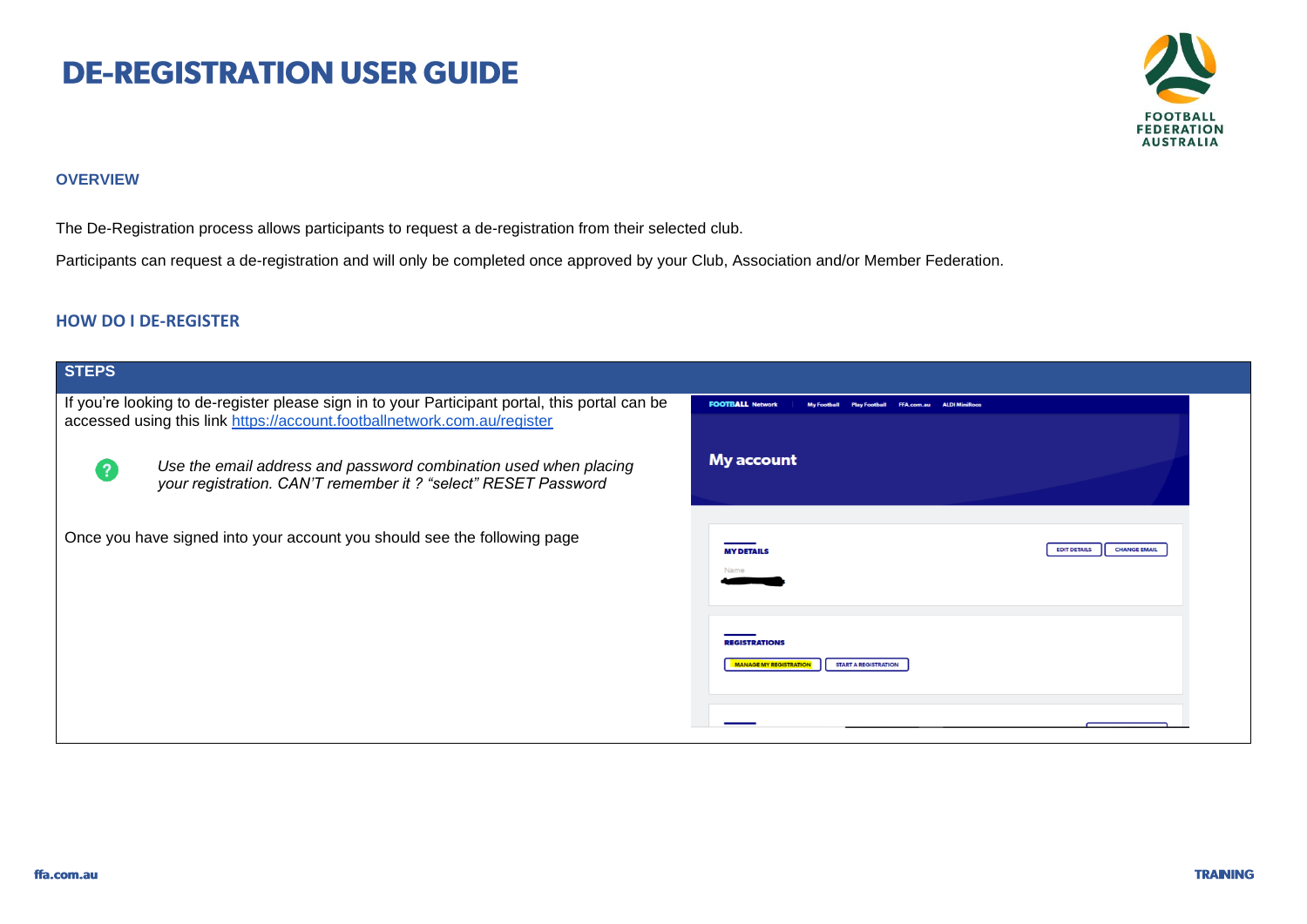## **DE-REGISTRATION USER GUIDE**



### **STEPS**

2

1. Select "manage my registrations" you will be directed to the Participant Portal.

Select the account of the participant you are looking to de-register

To change accounts to the person you will be de-registering you will need to:

- Select the name located at the top right corner (This will bring down a dropdown menu)
- Select the name located in the blue outlined box located (shown in the screenshot below)
- Choose the person that will be de-registering to switch accounts
- 2. Once you are in the account of the person that is de-registering, select Activity.
	- *If you can't see the 'Activity' option, select the dropdown on the top right of the screen and un-select 'Unaffiliated' and select the club you are registered to.*



| <b>My Details</b><br><b>Affiliations</b><br><b>Activity</b>                                                | <b>Test, Test</b><br>ut               |
|------------------------------------------------------------------------------------------------------------|---------------------------------------|
| <b>Welcome to PlayFootball Port</b>                                                                        | Participant ID<br>4564584<br>Login ID |
| <b>My Details</b>                                                                                          | <b>Linked Records</b>                 |
|                                                                                                            | Test, Test                            |
| <b>Test, Test</b>                                                                                          | % Link or unlink records              |
| FFA Number - 70746938<br>FFA Test Club -                                                                   | My Account                            |
|                                                                                                            | C Change your login account details   |
|                                                                                                            | <b>E Login History</b>                |
|                                                                                                            |                                       |
| Edit your details                                                                                          | <b>ULOG OUT</b>                       |
| Edit your public profile                                                                                   |                                       |
| Proudly partnered with <b>rebal</b>                                                                        | More<br>▲ Test, Test > FFA Test Club  |
| <b>Affiliations</b><br><b>My Details</b><br><b>Activity</b>                                                | <b>む Log out</b>                      |
| Welcome to PlayFootball Portal <sup>O</sup>                                                                |                                       |
|                                                                                                            | Edit                                  |
| <b>Test, Test</b>                                                                                          |                                       |
| FFA Number - 70746938                                                                                      |                                       |
| FFA Test Club -                                                                                            |                                       |
|                                                                                                            |                                       |
| <b>Registration and Payments</b><br><b>PLAY FOOTBALL</b><br><b>PARTICIPANT PORTAL</b><br><b>My Details</b> |                                       |
|                                                                                                            |                                       |
| Edit your details                                                                                          |                                       |
| Edit your public profile                                                                                   |                                       |